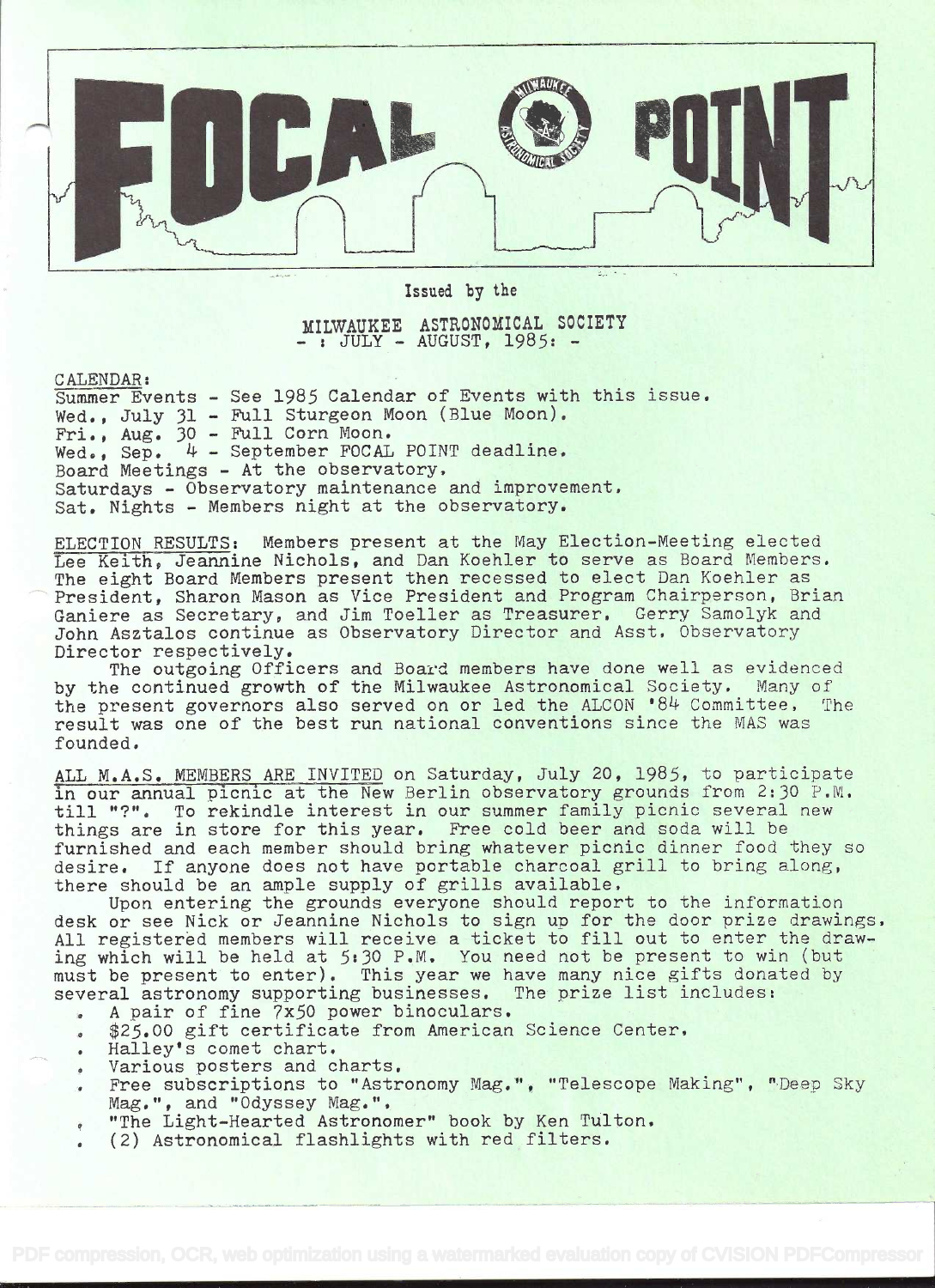- $25mm$   $(1-1/4")$  eyepiece.  $\bullet$
- (2) planispheres.  $\bullet$
- (2) sky atlases.

There will be a volleyball set available for those fun loving souls interested, and all are encouraged to bring out their own telescope or telescope projects to share and to show. There will be good weather and clear skies in the evening.

If you have any questions concerning the picnic feel free to call Nick or Jeannine at 542-2055.

#### ANNUAL STAR PARTY-CAMPOUT:

Have tent and telescope, can travel to the Star Party at the Greenbush group camp site in the northern Kettle Moraine (see map below). The date is Friday through Sunday, August 16-18. The moon will be new, so the sky, if clear, should be marvelous. (Hopefully the mosquitos will show mercy).

Contact John Asztalos for complete information at 258-5626.



 $= 2 =$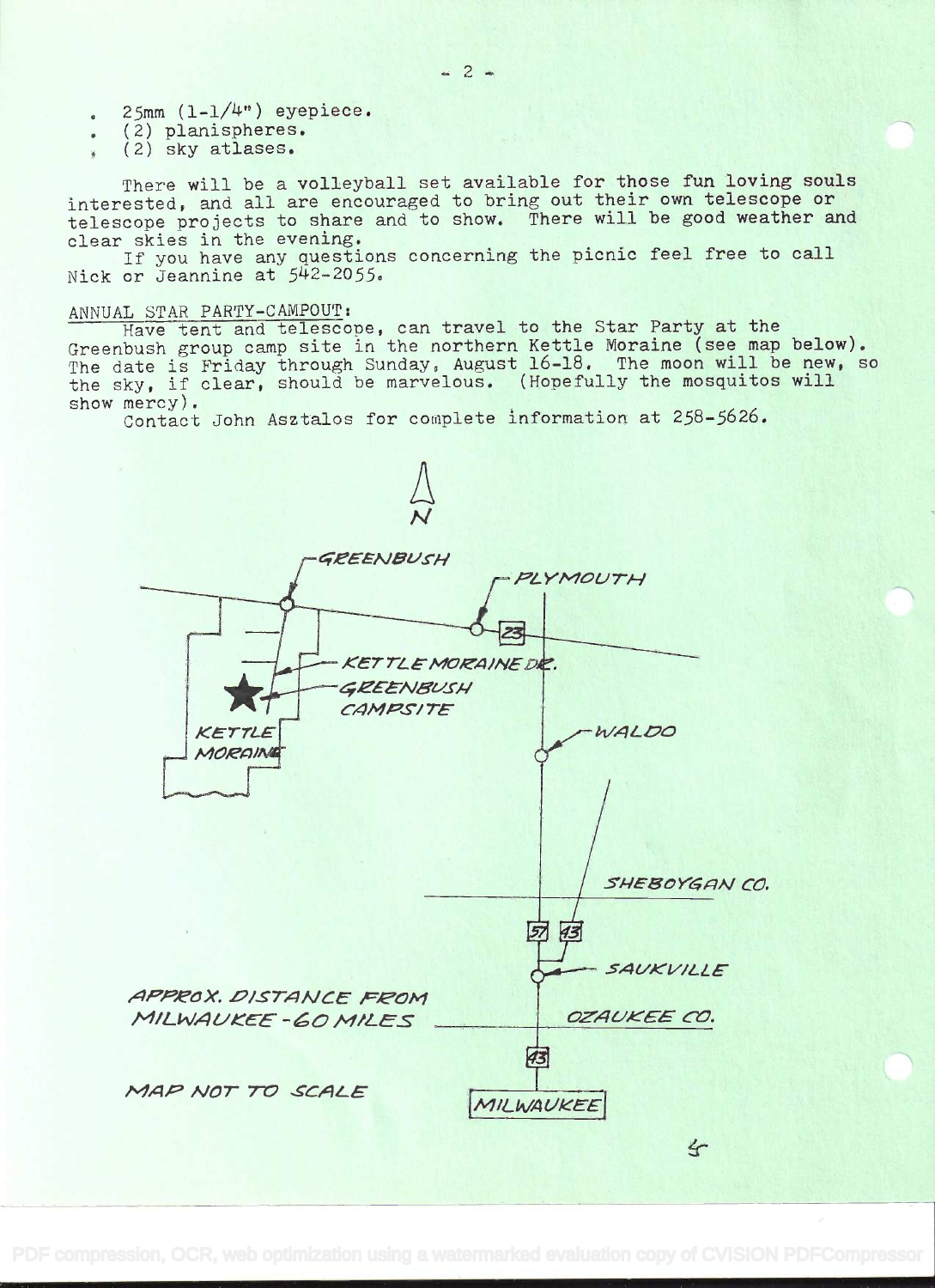HARVEY KUEHN, a longtime member of the Society, is recuperating from a recent illness. We hope he has a speedy recovery.

THANK YOU, DARRELL MOORE, for your very generous contribution to the Milwaukee Astronomical Society. All of the donation will be put to good and proper use.

Darrell is an MAS founder member having joined the Society in 1936.

OBSERVATORY NEWS: Rough wiring in the 26" telescope building is done and approved. Framing for dry walling is next. Building inspectors will soon reinspect. Insulation is also in. Trenching for wiring is in progress. Work on the 26" declination drive will soon be done.

Our lawn mower is gasping and dying. Mike Zahorik has been giving it mother's care for a number of years but our three acres of cutting is a bit too much for it anymore. Has anyone any ideas of how it can be replaced inexpensively? Please call Pres. Dan Koehler at 662-2987.

Anyone who has an observatory key of any type and no longer uses it should turn it in to Jim Toeller.

### COMETS:

COMET MACHHOLZ (1985 e), Though past its peak brightness, it should still present interesting viewing through most of July. MAS comet authority John Geraci has provided the following coordinates and magnitudes:<br>July

| $July 5 - 8h$ |  |            | $8m_{\bullet}$ | $+220$ |  | 4.1 mag. Gem.   |  |
|---------------|--|------------|----------------|--------|--|-----------------|--|
|               |  | $10 - 9h$  | $12m$ .        | $+210$ |  | $5.4$ mag. Can. |  |
|               |  | $15 - 10h$ | 14m.           | $+190$ |  | $6.3$ mag. Leo. |  |
|               |  | $20 - 11h$ | 12m.           | $+170$ |  | 7.1 mag. Leo.   |  |

COMET HALLEY is still in Taurus, slowly retrograding eastward. Estimated mag. on July 14 is 14, position 5h  $45m$ ,  $+17^{\circ}$ , 307 million miles from the sun.

Want to learn comet watching? Call Brian Cieslak at 679-9663. Now's the time.

An excellant Halley's Comet Finder Chart for Aug. 1, 1985-Oct. 31, 1985 is available to MAS members, courtesy of "ASTRONOMY" Magazine. It can be obtained by attending an Open House, buying August "Astronomy" magazine, or writing Richard Berry at Astromedia Corp., Box 92788, 625 E, St. Paul Ave., Milwaukee 53202.

WANTED: Someone to help with a Girl Scout program to teach night sky and telescope use near Beloit. Call Dan Koehler at 414-662-2987.

WANTED: A Society historian to keep track of MAS newsletters, pictures, anything pertaining to our history. It's not a big job, but you must have some file space in your home. Call Bill Konig at 242-2369.

FOR SALE: Since our Portascopes will soon be equipped with 8x50 viewfinders, MAS members can take advantage of the special large quantity price of \$65.00 each. The viewfinders do not have brackets or right angle eyepieces.

The offer is good no later than Aug. 1, 1985. Please send your remittance of 465.O0 to Nick Nichols, 2125 Kensington Dr. #18, Waukesha, Wis.  $53186.$   $(542-2055)$ .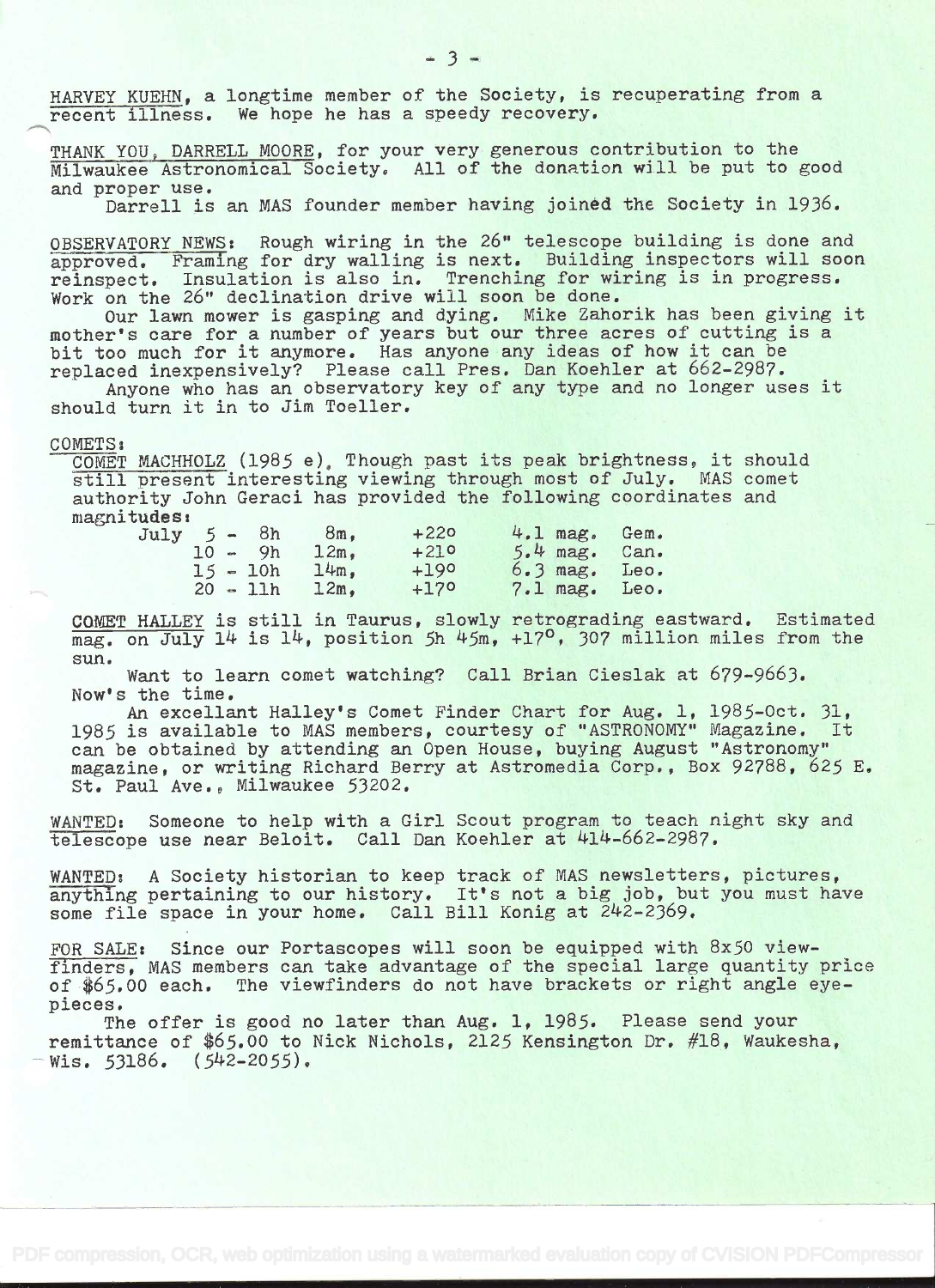"NORTHERN LIGHTS," the official NCRAL newsletter will again publish in "NORTHERN LIGHTS," the official NCRAL newsletter will again publish in<br>September. The deadline is Aug. 31. Most of its unusual articles are september. The deadline is Aug. It. Most of its didsuit and

Subscriptions are \$2.50 per year, post paid, for four quarterly issues. Order from James H. Fox, 14601 55th St. S, Afton, Minnesota 55001. Your unusual articles are also welcome. Mr. Fox will edit if necessary.

YOU NEED NOT PAY MAS DUES until September but Treas. Jim Toeller would appreciate your paying now

Rates are \$30 for a General Membership, \$30 plus \$1 for each additional family member for a Family Membership, \$20 for Non-Residents, and \$15 for Junior Members (under 16).

Send your remittance made payable to Mr. Jim Toeller, 407 W. Mall Rd.,  $Milw.$ , Wis. 53217 (352-7144).

THIS IS THE FINAL FOCAL POINT for this MAS fiscal year. Publication will resume in September.

The MAS Officers and Board wish everyone a pleasant summer.

MEMBER'S NIGHT KEYHOLDERS:

| ,,,,,,,,,,,,,,,,, |         |                    |                                                                                                                                                                                                                                |    |                        |              |  |
|-------------------|---------|--------------------|--------------------------------------------------------------------------------------------------------------------------------------------------------------------------------------------------------------------------------|----|------------------------|--------------|--|
| Jul.              | $\circ$ | D. Koehler         | 662-2987                                                                                                                                                                                                                       |    | Aug. 17 T. Schmidtkunz | 784-0253     |  |
|                   |         | 13 N. Nichols      | $542 - 2055$                                                                                                                                                                                                                   | 24 | P. Smitka              | 785-0926     |  |
|                   |         | 20 J. Pfannerstill | 475-6494                                                                                                                                                                                                                       |    | 31 V. Tangney          | 327-7976     |  |
|                   | 27      | A. Penikis         | 354-9708                                                                                                                                                                                                                       |    | Sep. 7 Dr. R. Wiesen   | 781-4757     |  |
| Aug.              |         | 3 F. Roldan        | 344-2354                                                                                                                                                                                                                       |    | 14 J. Asztalos         | $258 - 5626$ |  |
|                   | 10      | T. Ross            | 784-2093                                                                                                                                                                                                                       |    | 21 H. Auchter          | $542 - 2158$ |  |
|                   |         |                    | the second contract of the second contract of the second contract of the second contract of the second contract of the second contract of the second contract of the second contract of the second contract of the second cont |    |                        |              |  |

Saturday night is member's night at the observatory. All members are invited to come out to observe, learn how to use the equipment available, or just chat. Call the keyholder the Fri. before his night - cancel Sat.<br>if necessary. Keyholder should report anyway. He will also oversee tours if necessary. Keyholder should report anyway. He will also oversee tours<br>during the week ending with his assigned night. Mr. J. Toeller (352-7144) will act on requests.

DIRECTORY President - Daniel Koehler - 662-2987 Vice President & Prog. Chairperson - Sharon Mason - 476-7513<br>Secretary - Brian Ganiere - 258-5626  $Treasurer - James Toeller - 352-7144$ Observatory Director - Gerry Samolyk - 475-9418 Asst. Obs. Director - John Asztalos - 258-5626 FOCAL POINT Editor - LeRoy Simandi - 933-3052 MAS Observatory - 18850 W. Observatory Rd., New Berlin - 532-9071

SEPTEMBER FOCAL POINT DEADLINE - WEDNESDAY, SEPTEMBER 4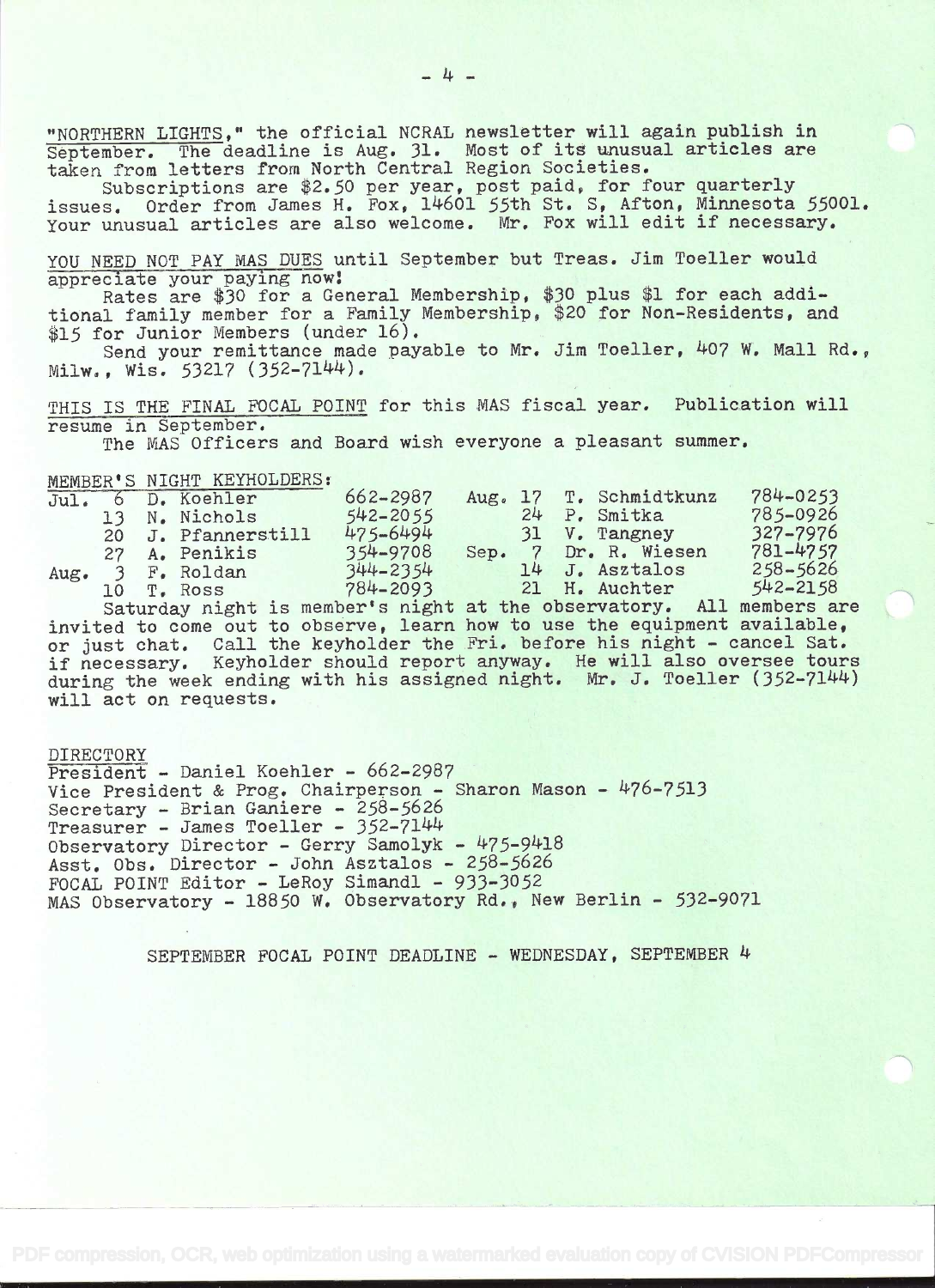### MILWAUXEE ASTRONOMICAL SOCIETY

# CALENDAR OF EVENTS MAY TO SEPTEMBER 1985

| JUN | 5<br>14<br>28             | Wed.<br>Fri.<br>Fri.            | Observatory Meeting- 7:30 p.m. at observatory.<br>Public Open House- 8:00 p.m. at observatory. Topic: Galaxies.<br>Topic: The Moon.<br>Public Open House- 8:00 p.m. at observatory.                                                                                                                                                                                                                                                      |
|-----|---------------------------|---------------------------------|------------------------------------------------------------------------------------------------------------------------------------------------------------------------------------------------------------------------------------------------------------------------------------------------------------------------------------------------------------------------------------------------------------------------------------------|
| JUL | 3<br>6<br>12<br>20        | Wed.<br>Sat.<br>Fri.<br>Sat.    | Observatory Meeting- 7:30 p.m. at observatory.<br>Public Display- Brookfield Square 9:00 a.m. to 5:00 p.m.<br>Public Open House- 8:00 p.m. at observatory. Topic: Star Clusters.<br>Annual Picnic- 2:00 p.m. to ? at observatory. Bring your basket and<br>charcoal grill and join everyone for an old fashioned picnic. The<br>Society will provide soda, beer and door prices. Drawing for door<br>prices will take place at 6:00 p.m. |
|     | 26                        | Fri.                            | Public Open House-8:00 p.m. at observatory. Topic: The Planets.                                                                                                                                                                                                                                                                                                                                                                          |
| UG  | 7<br>9<br>$16 - 18$<br>23 | Wed.<br>Fri.<br>$F-S$ .<br>Fri. | Observatory Meeting- 7:30 p.m. at observatory.<br>Public Open House- 8:00 p.m. at observatory. Topic: The Milky Way.<br>Annual Weekend Camping Trip to Kettle Moraine State Park, Greenbush<br>Group Camping Area. Call John Asztalos, 258-5626, for details.<br>Public Open House- 8:00 p.m. at observatory. Topic: General Astronomy.                                                                                                  |
| SEP | 4<br>6                    | Wed.<br>Fri.                    | Observatory Meeting- 7:30 p.m. at observatory.<br>Public Open House- 8:00 p.m. at observatory. Topic: Halley's Comet.                                                                                                                                                                                                                                                                                                                    |
|     | $13 - 15$<br>20           | $F-S$ .<br>Fri.                 | ASTROFEST- Hosted by the Chicago Astronomical Society at Kankakee, Il.<br>Membership Meeting- 8:00 p.m. at Child and Adolescent Treatment Center<br>Auditorium, 9501 West Watertown Plank Road, Wauwatosa.                                                                                                                                                                                                                               |

For further information on activities, call any of the officers listed in the "Focal Point".

LIST OF KEY HOLDERS AND THEIR TELEPHONE NUMBERS ON OTHER SIDE